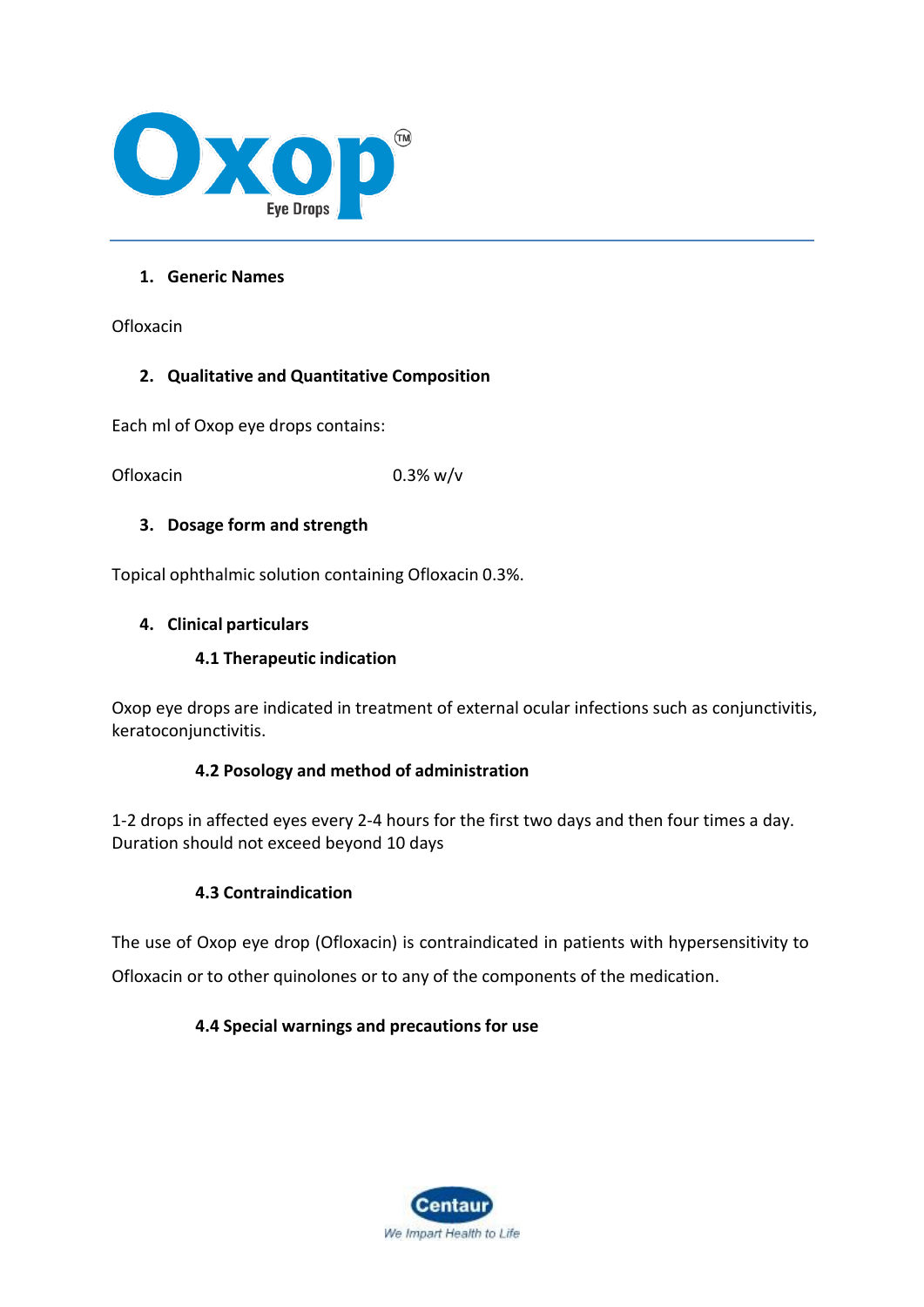The prolonged use of antibiotics may occasionally result in overgrowth of non-susceptible organisms, including fungi. If new infections appear, the drug should be discontinued and appropriate measures instituted.

In all serious infections the topical use of Oxop eye drop (Ofloxacin) should besupplemented by appropriate systemic medication.

### **4.5 Drug interactions**

None are reported.

### **4.6 Use in special population**

- Paediatric: Safety and effectiveness in infants below the age of one year have not been established.
- Geriatric: No overall clinical differences in safety or effectiveness have been observed between elderly and younger patients.
- Liver impairment: No data found.
- Renal failure: No data found.
- Pregnancy and lactation: There are no adequate and well-controlled studies in pregnant women. Oxop eye drop (Ofloxacin) should be used during pregnancy only if the potential benefit justifiesthe potential risk to the foetus.

### **4.7 Effects on ability to drive and use machine**

Patients should be cautioned against engaging in activities requiring complete mental alertness, and motor coordination such as operating machinery until their response to Oxop eye drop is known.

### **4.8 Undesirable effects**

The most frequently reported drug-related adverse reaction to Oxop eye drop (Ofloxacin) is transient ocular burning or stinging.

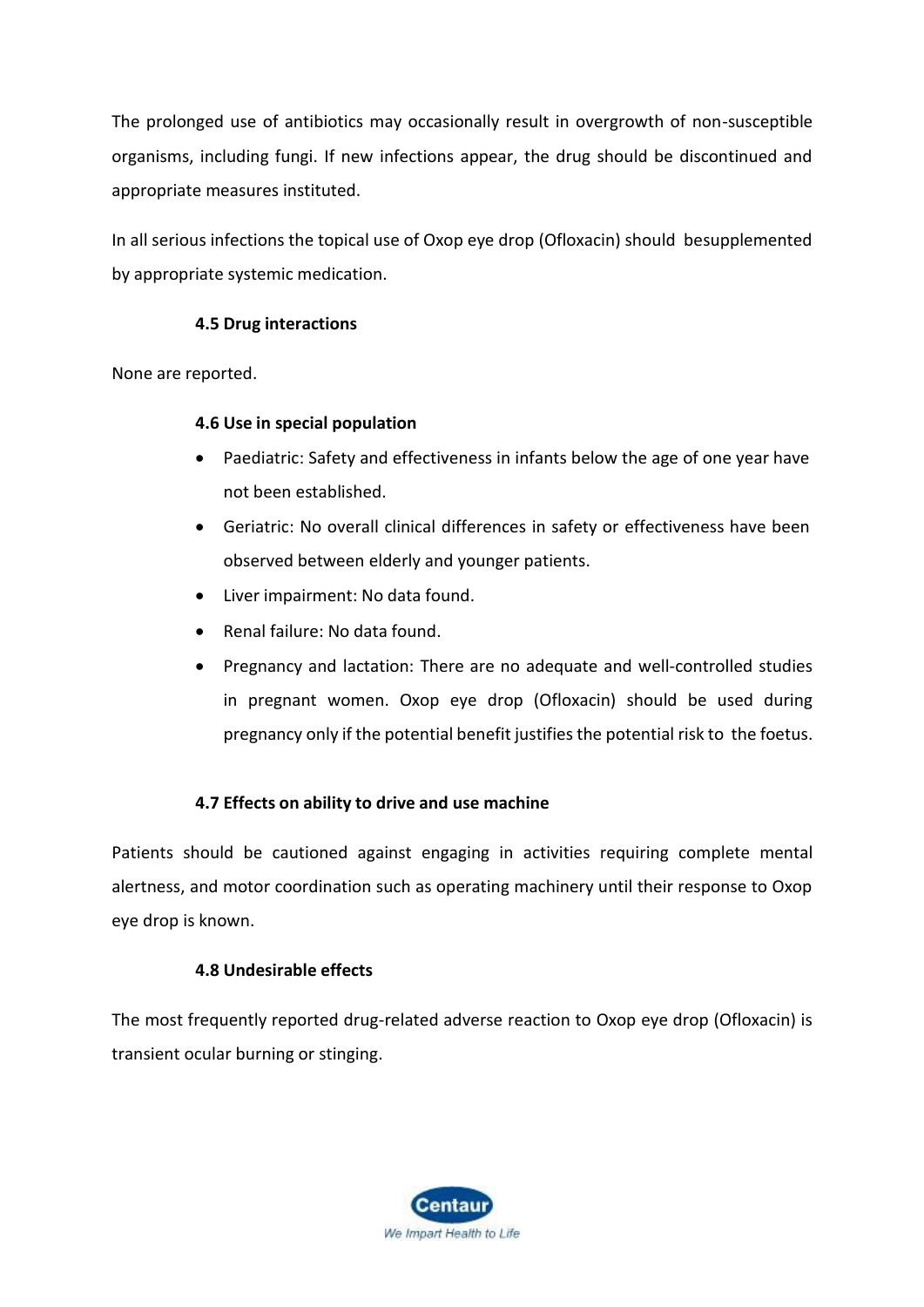Other reported reactions include Visual impairment, Eye pain, Eye irritation, Eyelid oedema, Vision blurred, Ocular hyperaemia. Rare reports of dizziness have been received.

### **4.9 Overdose**

There is limited experience of overdose with Oxop eye drop. Initiate general symptomatic and supportive measures in all cases of overdosages where necessary.

### **5. Pharmacological properties**

## **5.1 Mechanism of action**

Oxop eye drop (Ofloxacin) has in vitro activity against a broad range of gram-positive and gram-negative aerobic and anaerobic bacteria. Ofloxacin is bactericidal at concentrations equal to or slightly greater than inhibitory concentrations.

Ofloxacin is thought to exert a bactericidal effect on susceptible bacterial cells by inhibiting DNA gyrase, an essential bacterial enzyme that is a critical catalyst in the duplication, transcription, and repair of bacterial DNA.

### **5.2 Pharmacodynamic properties**

Ofloxacin is a quinolone/fluoroquinolone antibiotic. Ofloxacin is bactericidal and its mode of action depends on blocking of bacterial DNA replication by binding itself to an enzyme called DNA gyrase, which allows the untwisting required to replicate one DNA double helix into two. Notably the drug has 100 times higher affinity for bacterial DNA gyrase than formammalian. Ofloxacin is a broad-spectrum antibiotic that is active against both Gram-positive and Gramnegative bacteria.

### **5.3 Pharmacokinetic properties**

Findings of Serum, urine and tear concentrations of Ofloxacin: (10-day course)

The mean serum Ofloxacin concentration ranged from 0.4 ng/m to 1.9 ng/mL.

Tear Ofloxacin concentrations ranged from 5.7 to 31 mcg/g during the 40-minute period. Mean tear concentration measured 4 hours after topical ophthalmic dosing - 9.2 mcg/g.

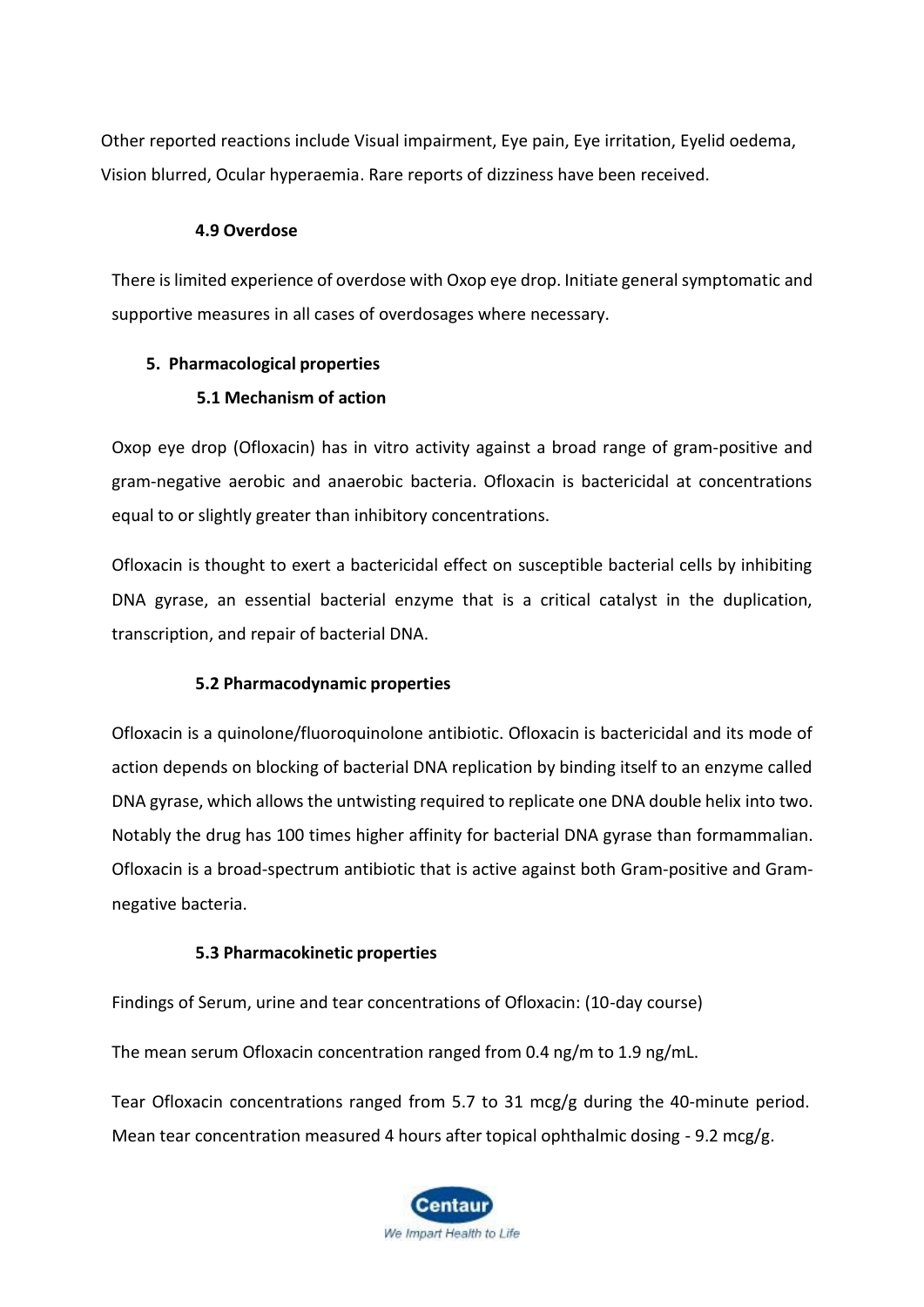Corneal tissue concentrations- 4.4 mcg/mL 4 hours after topical ophthalmic dosing Ofloxacin was excreted in the urine primarily unmodified.

### **6. Nonclinical properties**

### **6.1 Animal Toxicology or Pharmacology**

Ocular toxicity and systemic adverse effects of 0.3% ofloxacin ophthalmic solution (0.3% ofloxacin) which was administered 3 times daily for one year were studied in dogs.

In general conditions, food intake, behavior and body weights, no significant difference was observed between the non treated group and 0.3% ofloxacin treated group throughout the experimental period. Signs for ocular toxicity such as anterior ocular irritation, abnormality of cornea and lens opacity, as well as fundus abnormality were no observed during ophthalmological examination in either group. Electroretinogram showed no abnormality by administration of 0.3% ofloxacin. Hematological examinations and blood chemistry resulted in normal values in any test item. Autopsy, organ weight, histopathology of ocular tissues and systemic organs showed no change due to ofloxacin.It is concluded from these results that one year application of 0.3% ofloxacin ophthalmic solution to dogs causes neitherocular toxicity nor systemic adverse effect.

#### **7. Description**

Ofloxacin is a [fluoroquinolone](https://pubchem.ncbi.nlm.nih.gov/compound/fluoroquinolone) antibacterial antibiotic. Its chemical name is 7-fluoro-2 methyl-6-(4-methylpiperazin-1-yl)-10-oxo-4-oxa-1-azatricyclo[7.3.1.05,13]trideca-5(13),6,8,11-tetraene-11-carboxylic acid. The empirical formula and molecular weight is  $C_{18}H_{20}FN_{3}O_{4}$  $C_{18}H_{20}FN_{3}O_{4}$  $C_{18}H_{20}FN_{3}O_{4}$  and 361.4 g/mol.

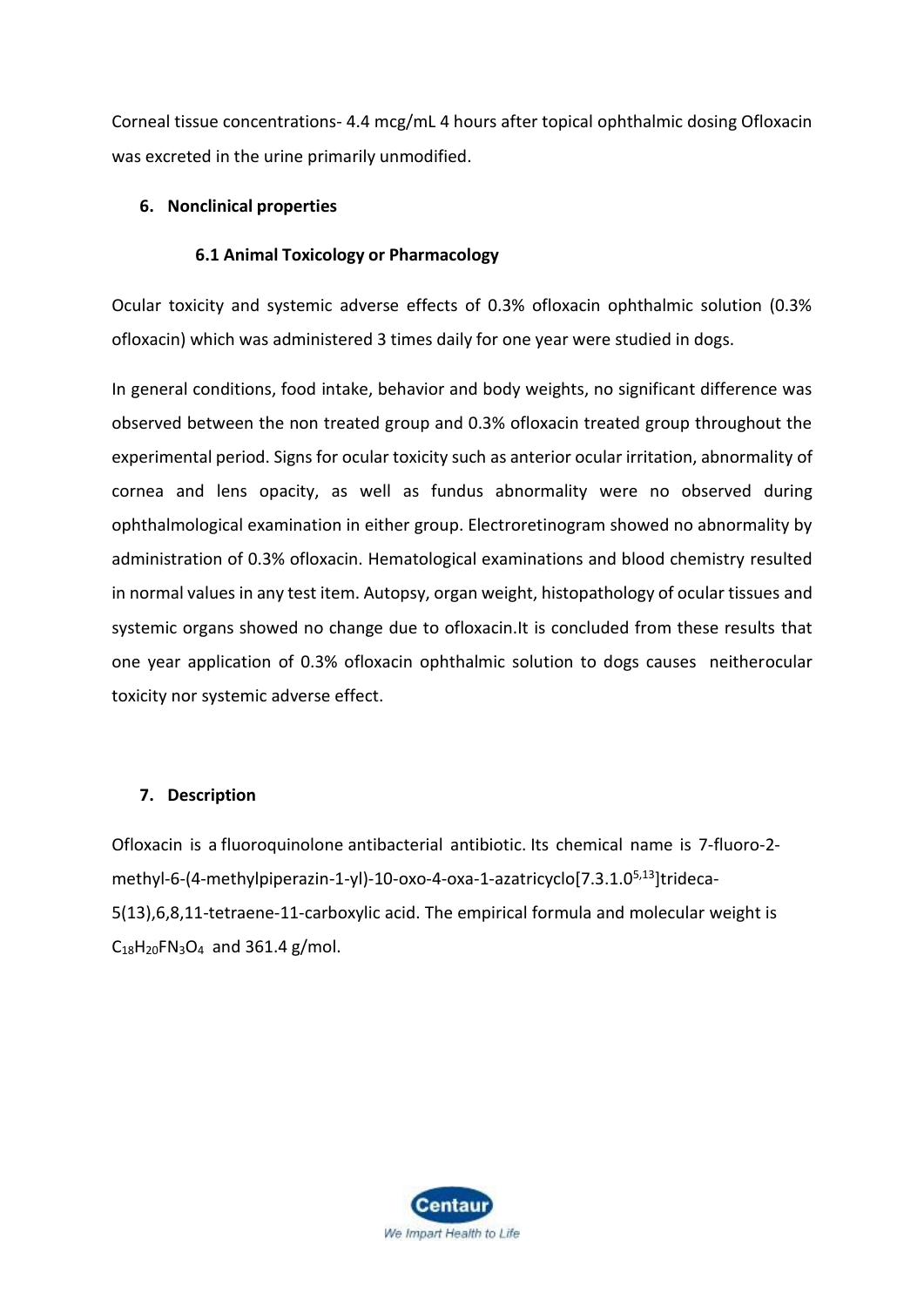

## **8. Pharmaceutical particulars 8.1 Incompatibilities**

There are no known incompatibilities.

## **8.2 Shelf-life**

36 months.

### **8.3 Packaging Information**

Oxop eye drops is available in 10ml in plastic bottle.

## **8.4 Storage and handling instructions**

Store in cool and dry place.

## **9. Patient Counselling Information**

### **9.1 Adverse Reactions**

Refer part 4.8

## **9.2 Drug Interactions**

Refer part 4.5